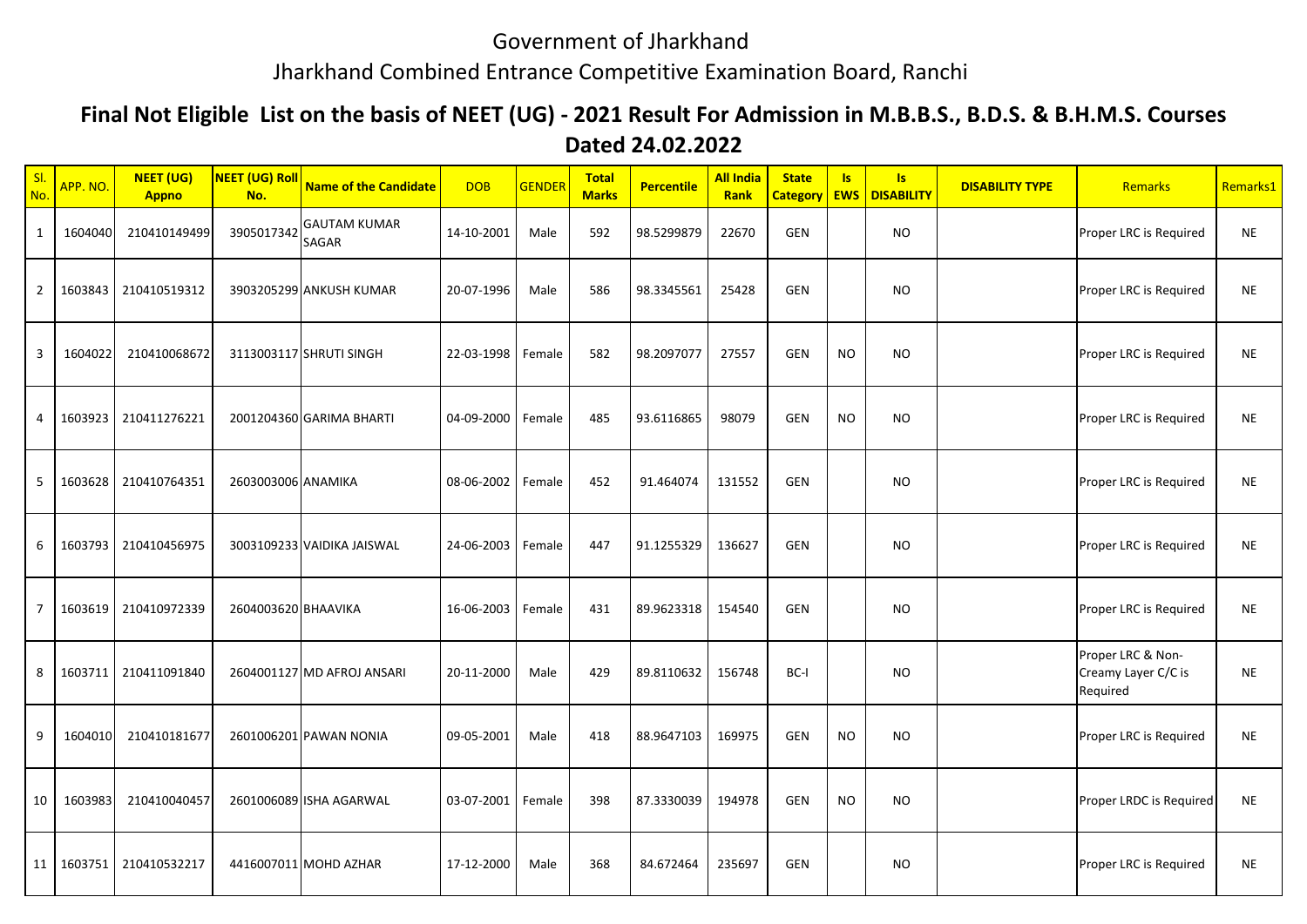| SI.<br>No. | APP. NO. | <b>NEET (UG)</b><br><b>Appno</b> | NEET (UG) Roll<br>No. | <b>Name of the Candidate</b>          | <b>DOB</b>        | <b>GENDER</b> | <b>Total</b><br><b>Marks</b> | <b>Percentile</b> | <b>All India</b><br><b>Rank</b> | <b>State</b><br><b>Category</b> | <b>Is</b><br><b>EWS</b> | s <br><b>DISABILITY</b> | <b>DISABILITY TYPE</b> | <b>Remarks</b>                                       | Remarks1  |
|------------|----------|----------------------------------|-----------------------|---------------------------------------|-------------------|---------------|------------------------------|-------------------|---------------------------------|---------------------------------|-------------------------|-------------------------|------------------------|------------------------------------------------------|-----------|
| 12         | 1603985  | 210410513396                     |                       | 1506003271 AASTHA KUMARI              | 14-08-2003 Female |               | 356                          | 83.5310207        | 253462                          | GEN                             | <b>NO</b>               | <b>NO</b>               |                        | Proper LRDC is Required                              | <b>NE</b> |
| 13         | 1603601  | 210410475325                     |                       | 4602005060 SHRISTY BARANWAL           | 08-04-2001        | Female        | 330                          | 80.9096578        | 293332                          | BC-II                           |                         | <b>NO</b>               |                        | Proper LRC & Non-<br>Creamy Layer C/C is<br>Required | <b>NE</b> |
| 14         | 1603936  | 210411143370                     |                       | 4608002542 JAYA JANSHI                | 07-11-1999 Female |               | 329                          | 80.8120067        | 296024                          | GEN                             | <b>NO</b>               | <b>NO</b>               |                        | Proper LRC is Required                               | <b>NE</b> |
| 15         | 1603829  | 210410054838                     | 2601006469            | <b>MITUSHI</b><br><b>JHUNJHUNWALA</b> | 31-07-2003        | Female        | 315                          | 79.2892837        | 319487                          | GEN                             | <b>NO</b>               | <b>NO</b>               |                        | Proper LRC is Required                               | <b>NE</b> |
| 16         | 1603835  | 210411236672                     |                       | 4411005113 NEELAM SABA                | 04-01-1997 Female |               | 308                          | 78.5144207        | 330326                          | GEN                             |                         | NO.                     |                        | Proper LRC is Required                               | NE        |
| 17         | 1603885  | 210410461332                     | 2603004085 PRACHI     |                                       | 17-09-2002        | Female        | 307                          | 78.4029119        | 332045                          | GEN                             | <b>NO</b>               | <b>NO</b>               |                        | Proper LRC is Required                               | <b>NE</b> |
| 18         | 1603860  | 210410361816                     |                       | 2604002677 RAYYAN H IQBAL             | 20-04-2003        | Male          | 294                          | 76.9129552        | 355914                          | GEN                             | <b>NO</b>               | <b>NO</b>               |                        | Proper LRC is Required                               | <b>NE</b> |
| 19         | 1604012  | 210410816010                     |                       | 2601001051 KUMAR ARYAN                | 24-02-2003        | Male          | 292                          | 76.6769218        | 359206                          | GEN                             |                         | <b>NO</b>               |                        | Proper LRC is Required                               | <b>NE</b> |
| 20         | 1603826  | 210411046142                     |                       | 2602005535 ZOYA JAWED                 | 24-02-2003        | Female        | 289                          | 76.3123489        | 364302                          | GEN                             |                         | <b>NO</b>               |                        | Proper LRC is Required                               | <b>NE</b> |
| 21         | 1603724  | 210411201244                     |                       | 1502106314 BIPIN KUMAR YADAV          | 09-11-2001        | Male          | 280                          | 75.2175943        | 382062                          | GEN                             |                         | NO.                     |                        | Proper LRC is Required                               | NE        |
| 22         | 1603962  | 210410049867                     |                       | 4408111181 URVASHI MAHTO              | 04-01-2004 Female |               | 278                          | 74.9775461        | 385672                          | GEN                             | <b>NO</b>               | <b>NO</b>               |                        | Proper LRDC is Required                              | <b>NE</b> |
| 23         | 1603989  | 210411163093                     |                       | 4405005280 RAJEEV SINGH               | 23-09-1999        | Male          | 253                          | 71.7464464        | 435412                          | GEN                             |                         | <b>NO</b>               |                        | Proper LRDC is Required                              | <b>NE</b> |
| 24         | 1603671  | 210410094412                     |                       | 1505001485 PARVEEN KUMAR              | 12-10-2001        | Male          | 244                          | 70.5205621        | 454232                          | GEN                             |                         | <b>NO</b>               |                        | Proper LRC is Required                               | <b>NE</b> |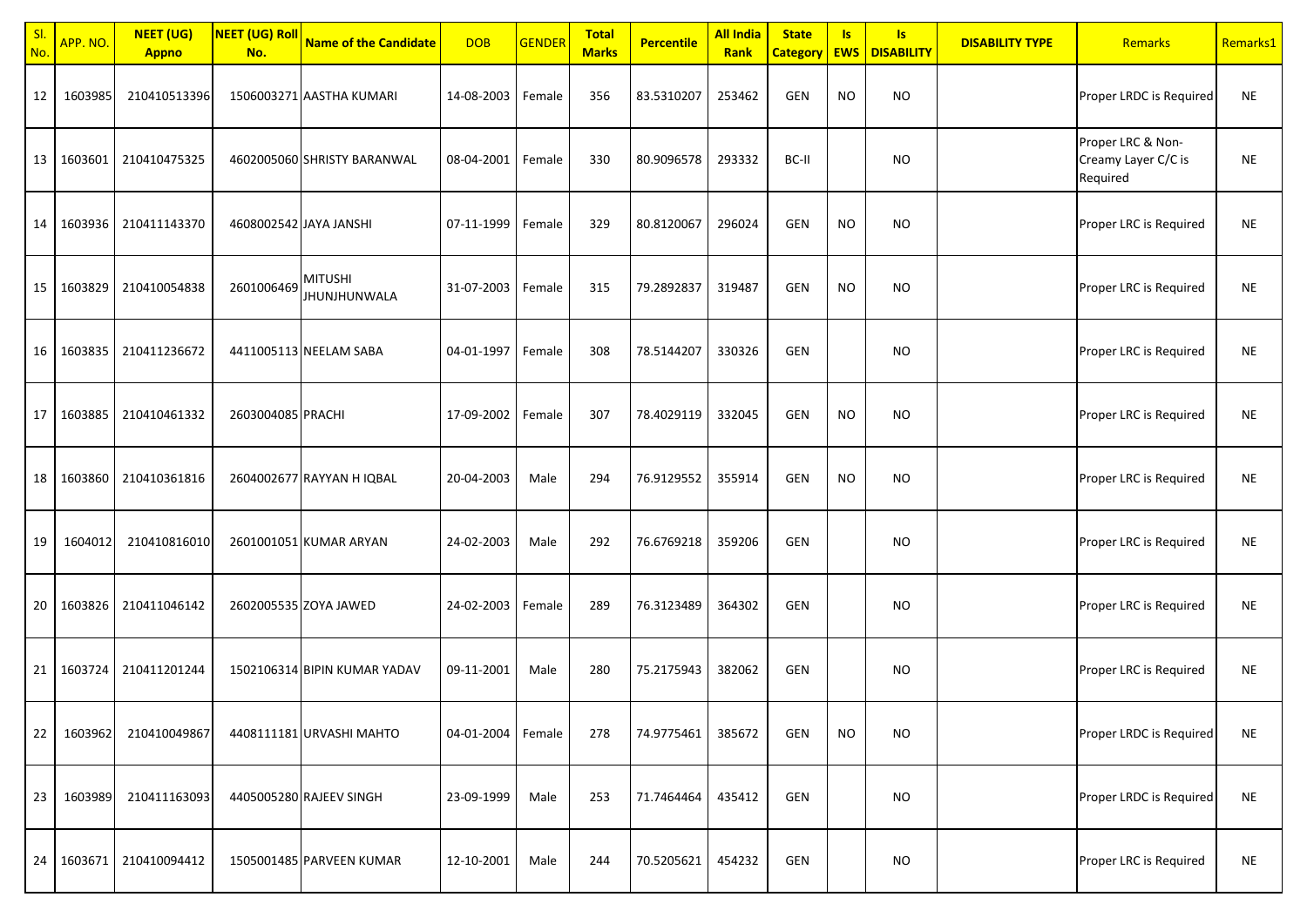| SI.<br>No. | APP. NO. | <b>NEET (UG)</b><br><b>Appno</b> | <b>NEET (UG) Roll</b><br>No. | <b>Name of the Candidate</b> | <b>DOB</b>        | <b>GENDER</b> | <b>Total</b><br><b>Marks</b> | <b>Percentile</b> | <b>All India</b><br>Rank | <b>State</b><br><b>Category EWS</b> | Is. | Is.<br><b>DISABILITY</b> | <b>DISABILITY TYPE</b> | Remarks                 | Remarks1  |
|------------|----------|----------------------------------|------------------------------|------------------------------|-------------------|---------------|------------------------------|-------------------|--------------------------|-------------------------------------|-----|--------------------------|------------------------|-------------------------|-----------|
| 25         | 1603877  | 210411412727                     |                              | 1503008172 PALLAVI JHA       | 27-08-2001 Female |               | 241                          | 70.0986807        | 459824                   | GEN                                 |     | <b>NO</b>                |                        | Proper LRC is Required  | NE        |
| 26         | 1603963  | 210410220442                     |                              | 1403001717 JYOTI KUMARI      | 11-06-2001 Female |               | 241                          | 70.0986807        | 460257                   | GEN                                 |     | <b>NO</b>                |                        | Proper LRDC is Required | <b>NE</b> |
| 27         | 1603658  | 210410474533                     |                              | 4113003326 UDHAYAKUMAR M     | 09-12-2002        | Male          | 236                          | 69.3911634        | 471254                   | GEN                                 |     | <b>NO</b>                |                        | Proper LRC is Required  | <b>NE</b> |
| 28         | 1603973  | 210410013015                     |                              | 1701003688 RACHITA YADAV     | 06-03-2001 Female |               | 236                          | 69.3911634        | 471976                   | GEN                                 |     | <b>NO</b>                |                        | Proper LRDC is Required | <b>NE</b> |
| 29         | 1604013  | 210410933022                     |                              | 1502204401 PRAGYA RANI       | 03-08-2002 Female |               | 216                          | 66.3453936        | 518765                   | GEN                                 |     | <b>NO</b>                |                        | Proper LRC is Required  | <b>NE</b> |
| 30         | 1603848  | 210410588812                     | 1506001654 AKSHAT            |                              | 22-09-2001        | Male          | 215                          | 66.1640137        | 520867                   | GEN                                 |     | <b>NO</b>                |                        | Proper LRC is Required  | <b>NE</b> |
| 31         | 1603709  | 210411283601                     |                              | 3905101015 AMAN KUMAR YADAV  | 31-05-1999        | Male          | 199                          | 63.5059993        | 561135                   | GEN                                 |     | <b>NO</b>                |                        | Proper LRC is Required  | <b>NE</b> |
| 32         | 1603906  | 210410706668                     |                              | 3802009024 TANUSHREE BANSAL  | 21-11-2003 Female |               | 199                          | 63.5059993        | 562647                   | GEN                                 | NO. | NO.                      |                        | Proper LRC is Required  | <b>NE</b> |
| 33         | 1604032  | 210410014937                     | 3110016135 SALONI JHA        |                              | 21-11-2003 Female |               | 198                          | 63.3397074        | 565322                   | GEN                                 |     | <b>NO</b>                |                        | Proper LRC is Required  | <b>NE</b> |
| 34         | 1603748  | 210410856383                     |                              | 2001206294 ABHINAV PRAKASH   | 28-12-1999        | Male          | 198                          | 63.3397074        | 565457                   | GEN                                 |     | <b>NO</b>                |                        | Proper LRC is Required  | <b>NE</b> |
| 35         | 1603881  | 210411277330                     |                              | 3605001237 BISWANATH DAS     | 27-07-2002        | Male          | 196                          | 62.9904168        | 571030                   | GEN                                 |     | <b>NO</b>                |                        | Proper LRC is Required  | <b>NE</b> |
| 36         | 1603958  | 210410019953                     |                              | 4410002544 DIKSHA SINHA      | 23-12-2002 Female |               | 193                          | 62.4458888        | 577706                   | GEN                                 |     | <b>NO</b>                |                        | Proper LRDC is Required | <b>NE</b> |
| 37         | 1604008  | 210410891932                     |                              | 1502305539 ABHISHEK KUMAR    | 15-08-2002        | Male          | 167                          | 57.2899999        | 656739                   | GEN                                 |     | <b>NO</b>                |                        | Proper LRDC is Required | <b>NE</b> |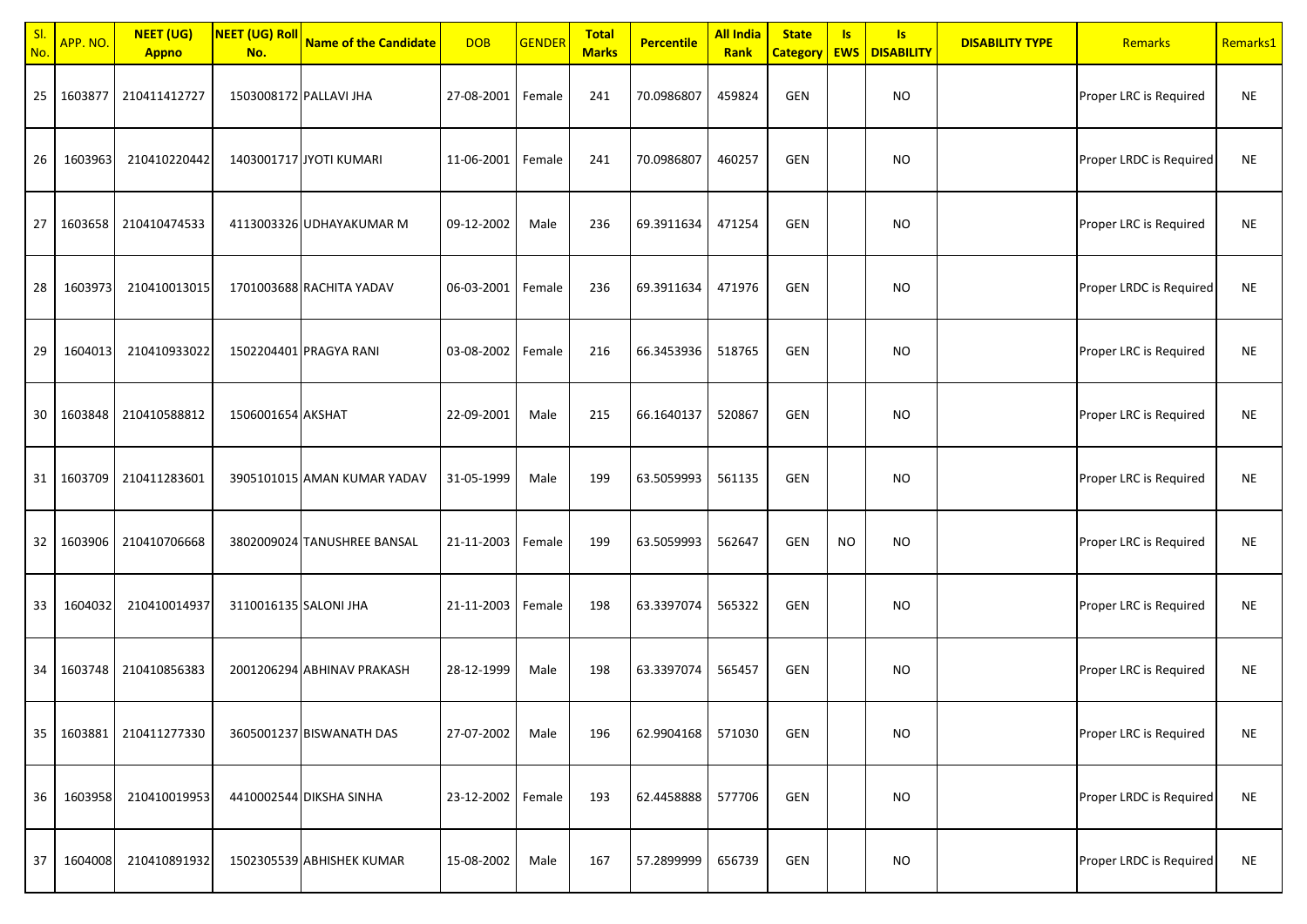| SI.<br>No. | APP. NO. | <b>NEET (UG)</b><br><b>Appno</b> | NEET (UG) Roll<br>No. | <b>Name of the Candidate</b>                             | <b>DOB</b> | <b>GENDER</b> | <b>Total</b><br><b>Marks</b> | <b>Percentile</b> | <b>All India</b><br><b>Rank</b> | <b>State</b><br><b>Category</b> | <b>Is</b><br><b>EWS</b> | Is.<br><b>DISABILITY</b> | <b>DISABILITY TYPE</b>                                                                                                                               | <b>Remarks</b>                                  | Remarks1  |
|------------|----------|----------------------------------|-----------------------|----------------------------------------------------------|------------|---------------|------------------------------|-------------------|---------------------------------|---------------------------------|-------------------------|--------------------------|------------------------------------------------------------------------------------------------------------------------------------------------------|-------------------------------------------------|-----------|
| 38         | 1602702  | 210411033337                     |                       | 4411012268 VIKASH KUMAR                                  | 06-05-2001 | Male          | 166                          | 57.0779907        | 662579                          | GEN                             |                         | NO.                      |                                                                                                                                                      | Proper LRC is Required                          | <b>NE</b> |
| 39         | 1603894  | 210411296920                     |                       | 1505001065 YOGESH DEV                                    | 11-12-1994 | Male          | 154                          | 54.2647576        | 706181                          | GEN                             |                         | <b>NO</b>                |                                                                                                                                                      | Proper LRC is Required                          | NE        |
| 40         | 1601693  | 210410257034                     |                       | 2603007167 APARNA SINHA                                  | 01-08-2003 | Female        | 148                          | 52.794875         | 726878                          | GEN                             | <b>NO</b>               | <b>NO</b>                |                                                                                                                                                      | Proper LRDC is Required                         | <b>NE</b> |
| 41         | 1604043  | 210410743585                     |                       | 2603009467 ASHISH KUMAR                                  | 01-03-2000 | Male          | 143                          | 51.4710158        | 746310                          | GEN                             |                         | NO.                      |                                                                                                                                                      | Proper LRC is Required                          | <b>NE</b> |
| 42         | 1603610  | 210411313991                     |                       | 2603003480 MUSKAN SINGH                                  | 22-07-2002 | Female        | 131                          | 48.0738833        | 799212                          | GEN                             | <b>NO</b>               | NO.                      |                                                                                                                                                      | Not obtained minimum<br>Qualifying marks        | NE        |
| 43         | 1603697  | 210410611403                     |                       | 2603005098 SAHIL KUMAR                                   | 29-09-2002 | Male          | 130                          | 47.6597078        | 805979                          | GEN                             |                         | NO.                      |                                                                                                                                                      | Not obtained minimum<br>Qualifying marks        | NE        |
| 44         | 1602750  | 210411611682                     |                       | 2602002020 SUCCHA KUMARI                                 | 19-11-2000 | Female        | 129                          | 47.3814539        | 810565                          | GEN                             | NO                      | NO.                      |                                                                                                                                                      | Not obtained minimum<br>Qualifying marks        | <b>NE</b> |
| 45         | 1603656  | 210410416333                     |                       | 4602002069 SHOVA GORAIN                                  | 24-08-2002 | Female        | 122                          | 45.199003         | 846148                          | GEN                             |                         | <b>NO</b>                |                                                                                                                                                      | Not obtained minimum<br><b>Qualifying marks</b> | <b>NE</b> |
| 46         | 1603862  | 210411617610                     |                       | 2603001183 ABHINAV KUMAR                                 | 21-09-2001 | Male          | 117                          | 43.4943821        | 868238                          | <b>SC</b>                       |                         | NO.                      |                                                                                                                                                      | Proper LRC & C/C is<br>Required                 | <b>NE</b> |
| 47         | 1603641  | 210410741296                     |                       | 2603012041 VANSHIKA SRI                                  | 20-02-2003 | Female        | 115                          | 42.6355962        | 880124                          | GEN                             |                         | NO.                      |                                                                                                                                                      | Not obtained minimum<br><b>Qualifying marks</b> | <b>NE</b> |
| 48         | 1603947  | 210411421483                     |                       | 2603006276 TALIB ANSARI                                  | 30-09-2000 | Male          | 114                          | 42.3204964        | 885990                          | GEN                             |                         | NO                       |                                                                                                                                                      | Not Obtained Minimum<br><b>Qualifying Marks</b> | <b>NE</b> |
| 49         | 1603771  | 210411574190                     |                       | 2604004127 CHANDAN RAJ                                   | 16-03-2002 | Male          | 114                          | 42.3204964        | 888199                          | <b>GEN</b>                      |                         | YES                      | C-LOCOMOTOR<br><b>DISABILITY INCLUDING</b><br>CEREBRAL PALSY,<br>LEPROSY CURED,<br>DWARFISM, ACID<br><b>ATTACK VICTIMS AND</b><br>MUSCULAR DYSTROPHY | Not obtained minimum<br>Qualifying marks        | NE        |
| 50         | 1603939  | 210411380271                     |                       | <b>PAYAL</b><br>2603003195 DAMODARPRASAD<br><b>MAHTO</b> | 27-01-2000 | Female        | 100                          | 36.8015241        | 971527                          | GEN                             |                         | NO.                      |                                                                                                                                                      | Not Obtained Minimum<br><b>Qualifying Marks</b> | <b>NE</b> |
| 51         | 1603770  | 210411222194                     |                       | 2601003577 AMAN RAJ DUBEY                                | 01-12-2003 | Male          | 100                          | 36.8015241        | 972141                          | GEN                             | <b>NO</b>               | <b>NO</b>                |                                                                                                                                                      | Not obtained minimum<br><b>Qualifying marks</b> | NE        |
| 52         | 1603466  | 210410499795                     | 2601004473            | <b>SUMAN KUMARI</b><br><b>MANDAL</b>                     | 17-09-2001 | Female        | 96                           | 35.3104017        | 996135                          | GEN                             |                         | <b>NO</b>                |                                                                                                                                                      | Not Obtained Minimum<br><b>Qualifying Marks</b> | <b>NE</b> |
| 53         | 1604036  | 210411503699                     | 2601008529            | <b>PAWAN KUMAR</b><br><b>MAHATO</b>                      | 13-01-2000 | Male          | 91                           | 33.1093013        | 1029302                         | BC-I                            |                         | <b>NO</b>                |                                                                                                                                                      | Not Obtained Minimum<br><b>Qualifying Marks</b> | <b>NE</b> |